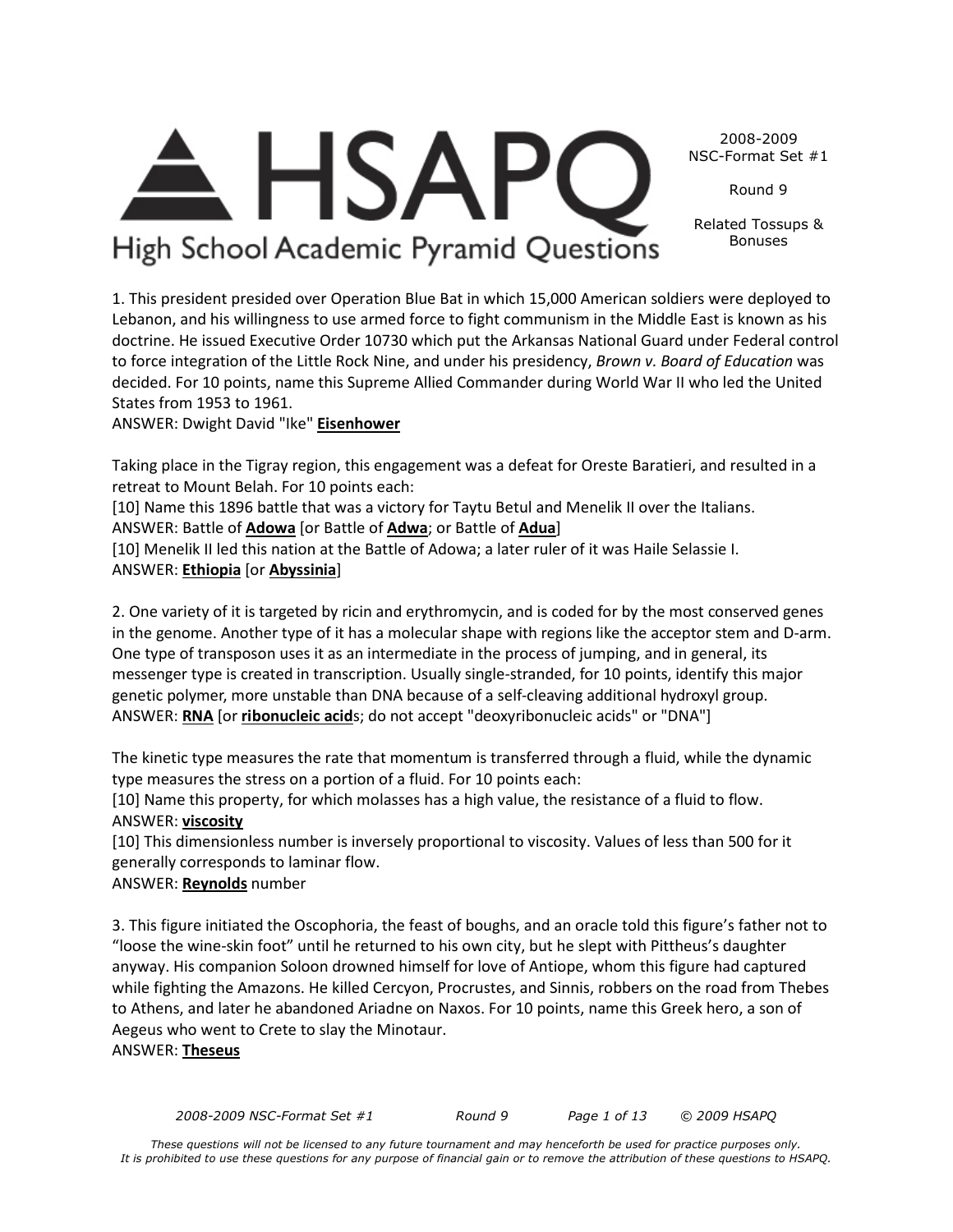Much of this work deals with where we get our idea of cause and effect, which the author eventually concludes is "habit." For 10 points each:

[10] Name this work that was designed as a simplification of the author's *A Treatise of Human Nature*, and which notably argues that ideas originate from more vivid "perceptions."

ANSWER: *An Enquiry Concerning Human Understanding*

[10] The *Enquiry* was written by this Scottish empiricist philosopher. Its distinction between "relations of ideas" and "matters of fact" is known as his namesake fork.

#### ANSWER: David **Hume**

4. At this battle, the Earl of Uxbridge lead a heavy cavalry charge and routed heavy cuirassiers guarding the left flank of d'Erlon. It immediately followed an encounter involving Marshall Grouchy at Wavre, and much of the fighting at this battle occurred at Plancenoit. The first battle of its namesake campaign occurred at Quatre Bras, and it was preceded by the Battle of Ligny, which was a loss for Gebhard von Blucher. For 10 points, name this 1815 victory for the Duke of Wellington, which resulted in Napoleon's final exile.

#### ANSWER: Battle of **Waterloo**

This man's marriage to Clotilde prompted his conversion to Christianity. For 10 points each: [10] Name this son of Childeric I who founded the Merovingian monarchy, and united Gaul as the Frankish king from 481 to 511.

ANSWER: **Clovis I** [prompt on "Clovis"]

[10] The Merovingian dynasty ended when Childeric III was deposed in 751 by this son of Charles Martel and father of Charlemagne.

ANSWER: **Pepin the Short** [or **Pepin III**; or **Pepin the Younger**; prompt on "Pepin"]

5. This character dies while visiting a convent, the result of a wound caused by having a heavy item dropped on his head. This character is a fictionalized version of an author who wrote *The Pedant Imitated*, *Other Worlds*, and *A Voyage to the Moon*. This character prohibits Montfleury from taking the stage, and ghostwrites letters for Christian de Neuvillette, who marries this man's love Roxanne. For 10 points, name this title character of an Edmond Rostand play, a large-nosed romantic of seventeenthcentury France.

ANSWER: Savien **Cyrano** de Bergerac

This writer wrote about Professor Protassof and Lisa during a cholera epidemic in *Children of the Sun*. For 10 points each:

[10] Name this Russian author of *Summerfolk* who wrote about the plight of the underclass in *The Lower Depths*.

ANSWER: Maxim **Gorky** [accept Aleksey Maksimovich **Peshkov**]

[10] This other Russian author created the characters Chichikov and Akaky Akakievich, who appear in *Dead Souls* and *The Overcoat*, respectively.

ANSWER: Nikolai Vasilievich **Gogol**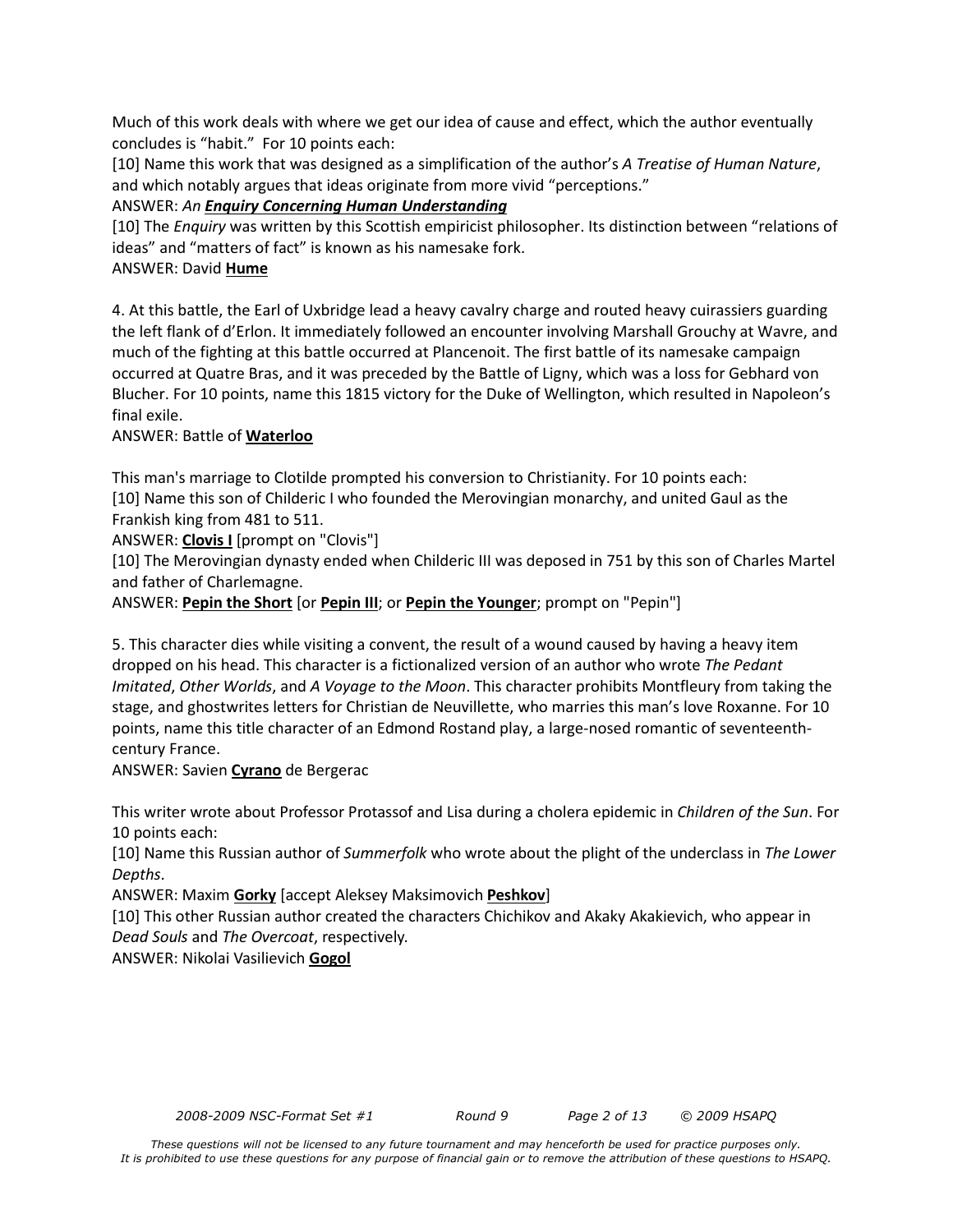6. Langevin's equation states the real force on a particle as the sum of the forces involved in Brownian motion and the hydrodynamic version of this quantity. The Fresnel coefficient is sometimes known as the coefficient of [*this*], and it is often a result of friction between a solid surface and the gas it passes through. This force is responsible for an object reaching terminal velocity in free fall, and in aerodynamics it opposes thrust. For 10 points, name this force that retards an object's path through the air. ANSWER: **drag** [prompt on "resistance"]

It is used to explain how both penguins and seals have flippers, yet that trait was not found in the common ancestor of birds and mammals. For 10 points each:

[10] Identify this type of evolution in which two organisms that are not closely related independently evolve similar traits as a response to their environment.

#### ANSWER: **convergent** evolution

[10] Structures that result from convergent evolution, such as the wings of bats and birds, are given this adjective, as opposed to homologous structures.

#### ANSWER: **analogous** structures

7. This man depicted the heads of Marco Vecellio, his son Orazio, and himself above those of a dog, wolf and lion in *Allegory of Prudence.* This man created two works for the Frari Basilica, *Assumption of the Virgin* and the *Pesaro Madonna*. Another work shows a cheetah-drawn chariot on the island of Naxos and is entitled *Bacchus and Ariadne*. His most famous work was created for the marriage of Giulia Varano to Guidobaldo della Rovere, and depicts a dog and a nude woman lying on a bed. For 10 points, name this Venetian artist of *Venus of Urbino*.

#### ANSWER: **Titian**

*The Moon and Sixpence* by W. Somerset Maugham and *The Way to Paradise* by Mario Vargas Llosa are both based on this man. For 10 points each:

[10] Name this Post-Impressionist artist of *The Yellow Christ* and *Where Do We Come From? What Are We? Where Are We Going?*

# ANSWER: Paul **Gauguin**

[10] A peasant walks away from the viewer along a narrow path beneath a brown mountain and some palm trees in a Paul Gauguin "Landscape" of this island. ANSWER: **Tahiti**

8. This writer's *Tales of the Cochiti Indians* is based on fieldwork studying the Pueblo, Serrano, and Blackfoot peoples. She attacked racist theory in *Race: Science and Politics*, and wrote poetry under the name Anne Singleton. This author of *The Concept of the Guardian Spirit in North America* and *Zuni Mythology* is also known for a work that was written for the Office of War Information. For 10 points identify this American anthropologist who compared the Zuni, Dobu, and Kwakiutl in *Patterns of Culture*, and examined the dichotomy of Japanese culture in *The Chrysanthemum and the Sword*. ANSWER: Ruth **Benedict**

*2008-2009 NSC-Format Set #1 Round 9 Page 3 of 13 © 2009 HSAPQ*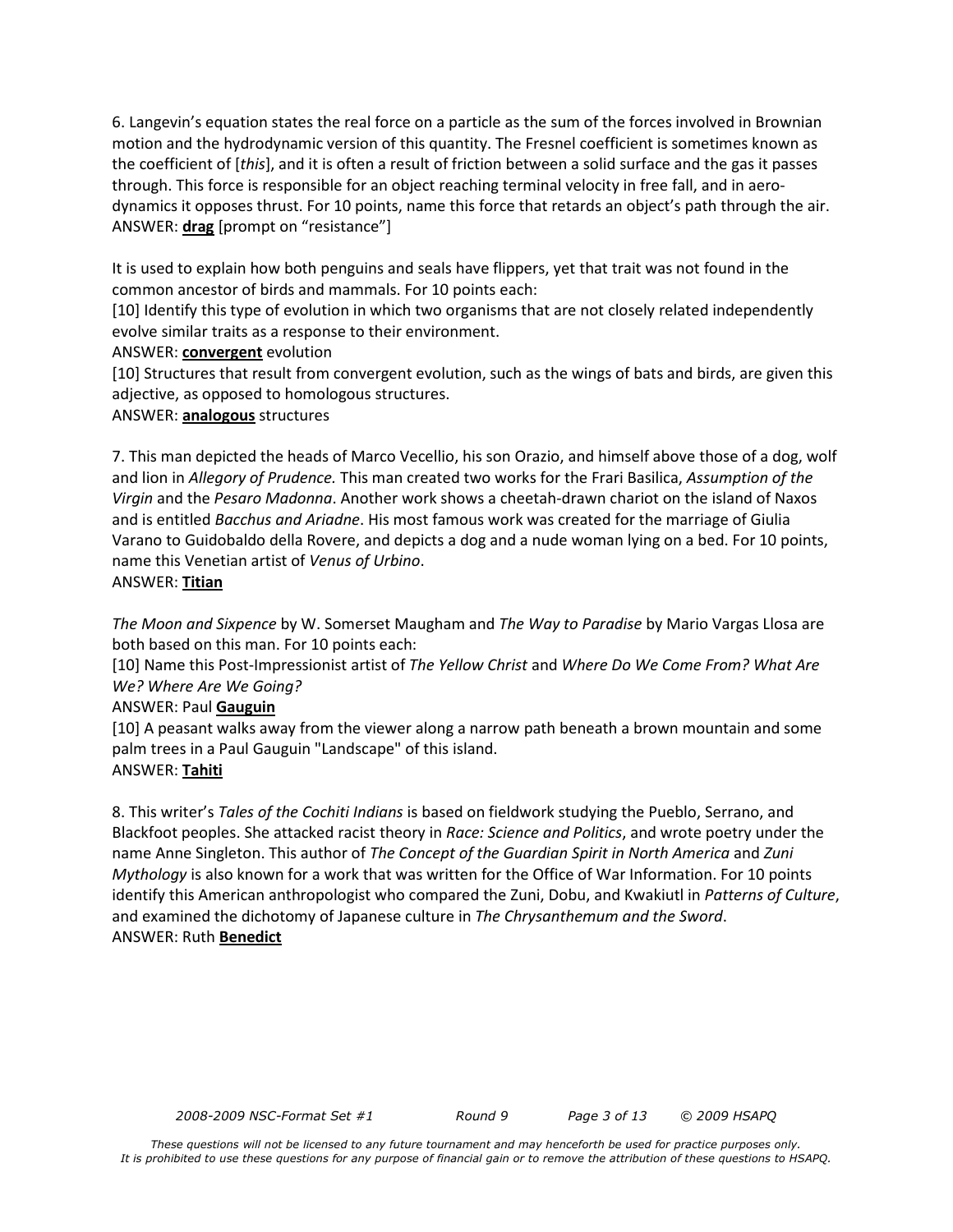This book pessimistically concludes that modern man is trapped in a steel-hard shell. For 10 points each: [10] Name this book which argues that the anxiety caused by belief in predestination gave rise to the modern Western economic system.

ANSWER: *The Protestant Ethic and the "Spirit" of Capitalism*

[10] This German sociologist wrote *Economy and Society* and *The Protestant Ethic and the "Spirit" of Capitalism*.

ANSWER: Max **Weber**

*2008-2009 NSC-Format Set #1 Round 9 Page 4 of 13 © 2009 HSAPQ*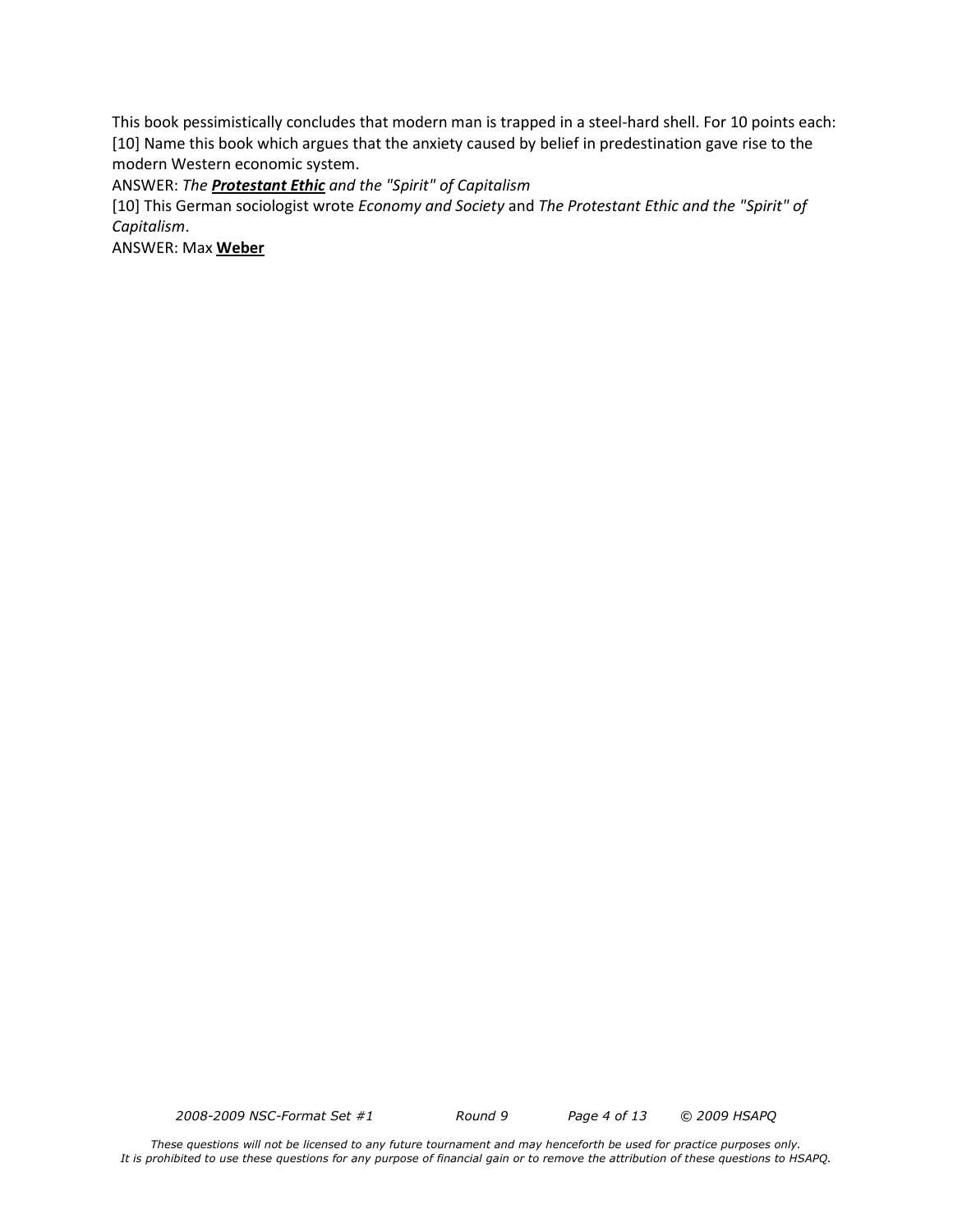# A HSAPQ High School Academic Pyramid Questions

2008-2009 NSC-Format Set #1

Round 9

Category Quiz Bonus Choices

**Arts Current Events Geography History Literature Math Calculation Philosophy Social Science**

**Arts Current Events Geography History Literature Math Calculation Philosophy Social Science**

*2008-2009 NSC-Format Set #1 Round 9 Page 5 of 13 © 2009 HSAPQ*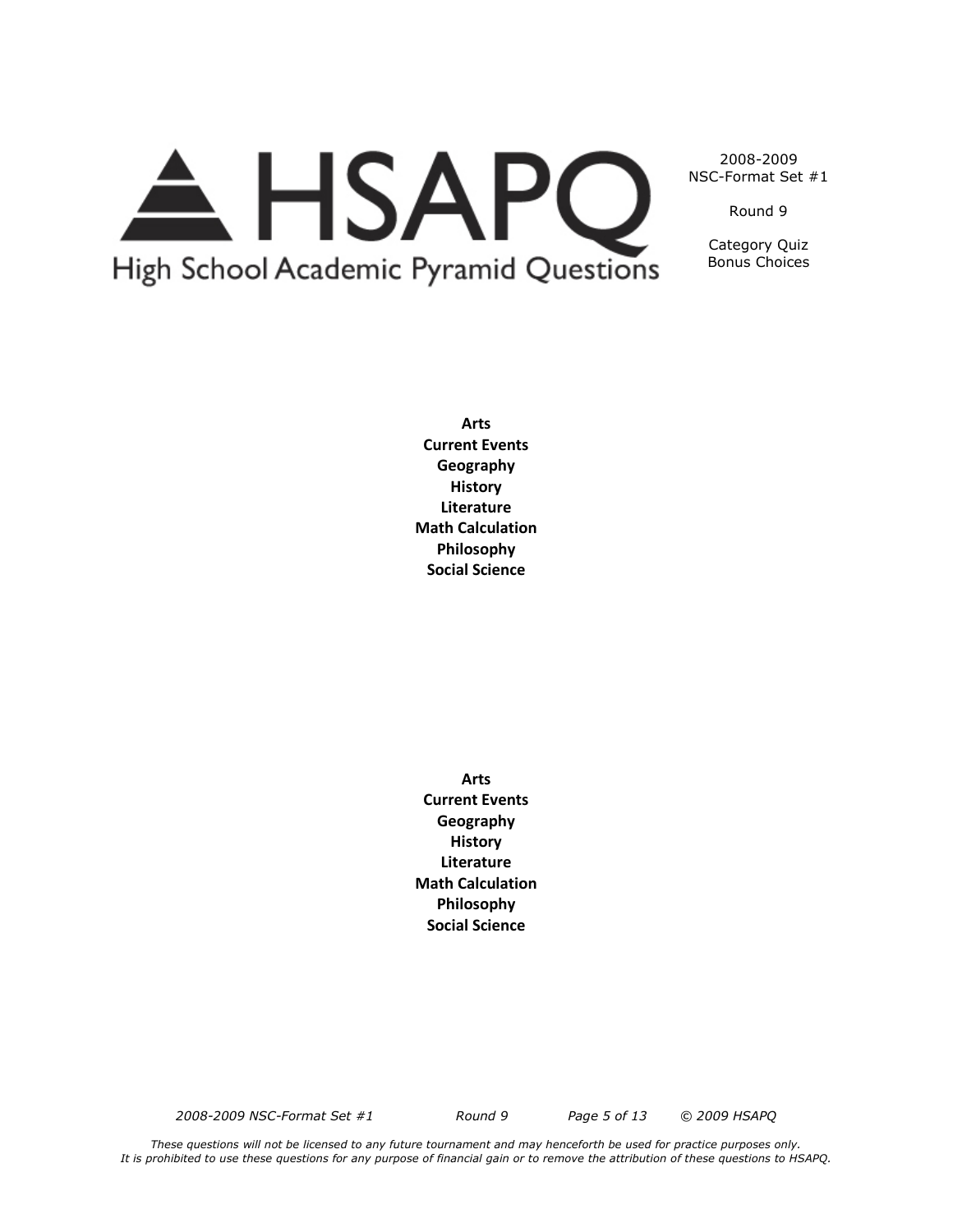2008-2009 NSC-Format Set #1

Round 9

Category Quiz Tossups

# **HSAPC** High School Academic Pyramid Questions

9. The ladder operator method is used to analyze the solutions to this system's quantum analogue. Ones with a time-dependent external force are driven, while ones with a source of external friction are called damped. These systems famously display both linearity and time translation invariance, and their solutions frequently invoke an angular frequency proportional to one over the square root of mass. Springs are common examples of, for 10 points, what system, whose periodic motion centers on an equilibrium position?

# ANSWER: **harmonic oscillator**

10. A major work of the Stuckism movement proclaims that "a dead one" of these "is not art," in reference to Damien Hirst's *The Physical Impossibility of Death in the Mind of Someone Living*, which shows one of these cut into three sections and preserved in formaldehyde. In another work, two men in white reach out to save the title naked figure from one of these animals; that painting, set near Havana, shows a man about to stab it with a harpoon. For 10 points, name this creature which John Singleton Copley depicted with "Watson."

ANSWER: **shark**s

11. He can climb like a ring-tailed lemur, and in order to get out of a speeding ticket, he claims he was rushing home to save a friend who was distraught over not becoming a banker. This man is caught with Babs at the end "The Switch," and with the wife of the landlord Silvio at the end of "The Reverse Peephole." This resident of Apartment 5E once attempted to drive a mail truck to Michigan to collect ten-cent refunds from bottles with his friend Kramer. For 10 points, name this portly character from *Seinfeld*, a postal worker played by Wayne Knight.

# ANSWER: **Newman**

12. One character in this novel spies a dead dog in the waves and remembers how dogs used to frighten him. The protagonist had a son named Rudy who died at eleven days old, and is carrying on an amorous correspondence under the name Henry Flower. The protagonist's wife is having an affair with Blazes Boylan, and other characters in this novel include Buck Mulligan and Stephen Dedalus. For 10 points, name this novel about Leopold Bloom's walking around Dublin, written by James Joyce. ANSWER: *Ulysses*

13. Vasco de Gama named it the Espiritu Santo River, and it joins the Marico River at the Bushveld Basin. This river is unnavigable until its confluence with the Olifants, and it reaches the fall line after receiving the Shashi River. The Hartbeespoort Dam blocks its headwaters, and this river shares its name with a province with capital at Polokwane. Rising as the Crocodile River in Witwatersrand, it forms part of Botswana's southeastern border. For 10 points, name this "greasy" river that flows into the Indian Ocean in Mozambique.

ANSWER: **Limpopo** River [prompt on "Crocodile River"]

*2008-2009 NSC-Format Set #1 Round 9 Page 6 of 13 © 2009 HSAPQ*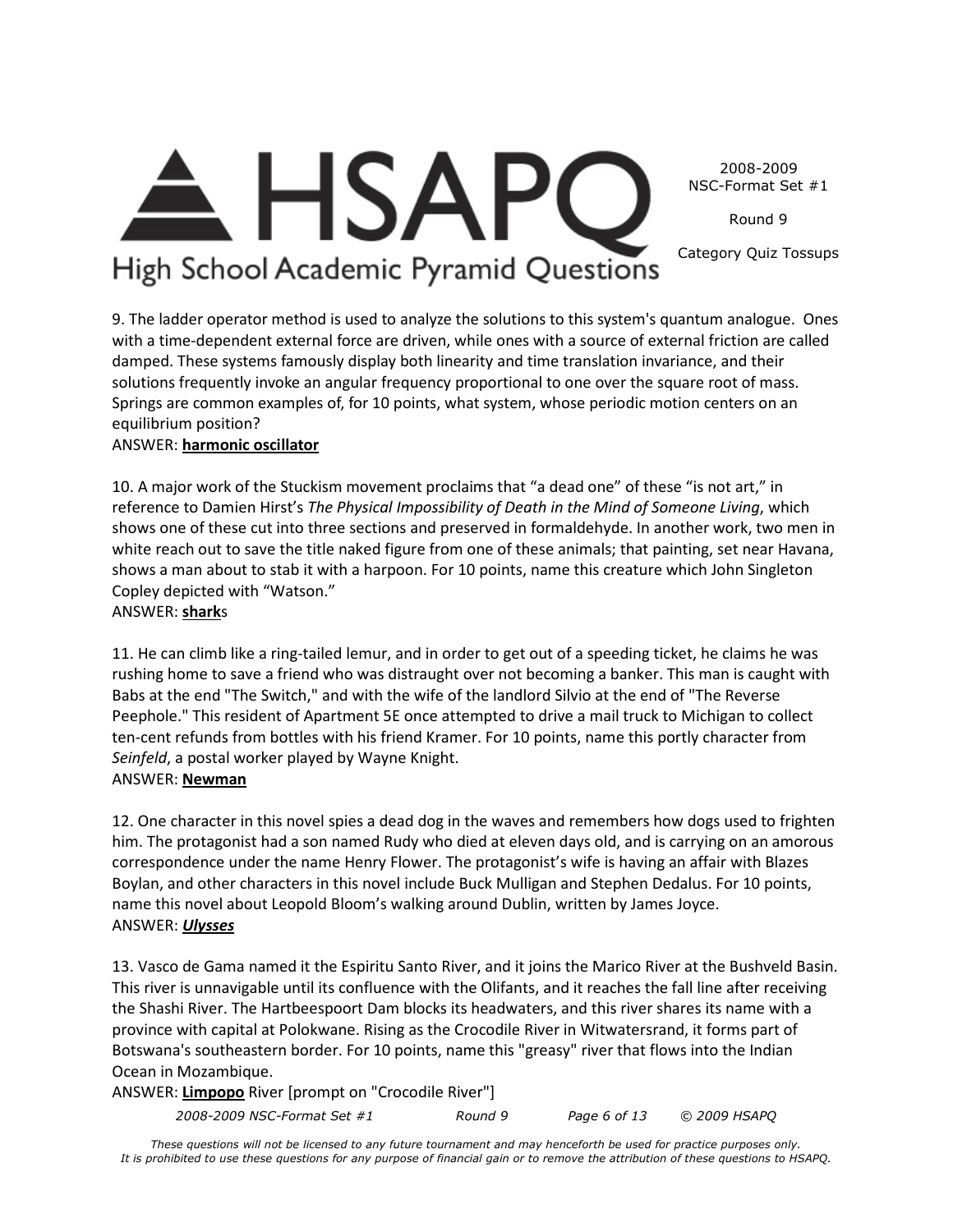14. Both Alexander Soloviev and Dmitry Karakozov attempted to assassinate this man, and later in his life, he arranged a morganatic marriage to his longtime mistress Catherine Dolgorukov. Yakov Rostovtsev and Nikolay Milyutin served as advisors to this man, whose "No Dreams" speech inspired the January Uprising in Poland. With the help of the aforementioned advisors, this man created the system of zemstvos and was killed while inspecting a carriage bomb planted by People's Will. For 10 points, name this Russian tsar who abolished serfdom.

ANSWER: **Alexander II** Nikolaevich [prompt on "Alexander"]

*2008-2009 NSC-Format Set #1 Round 9 Page 7 of 13 © 2009 HSAPQ*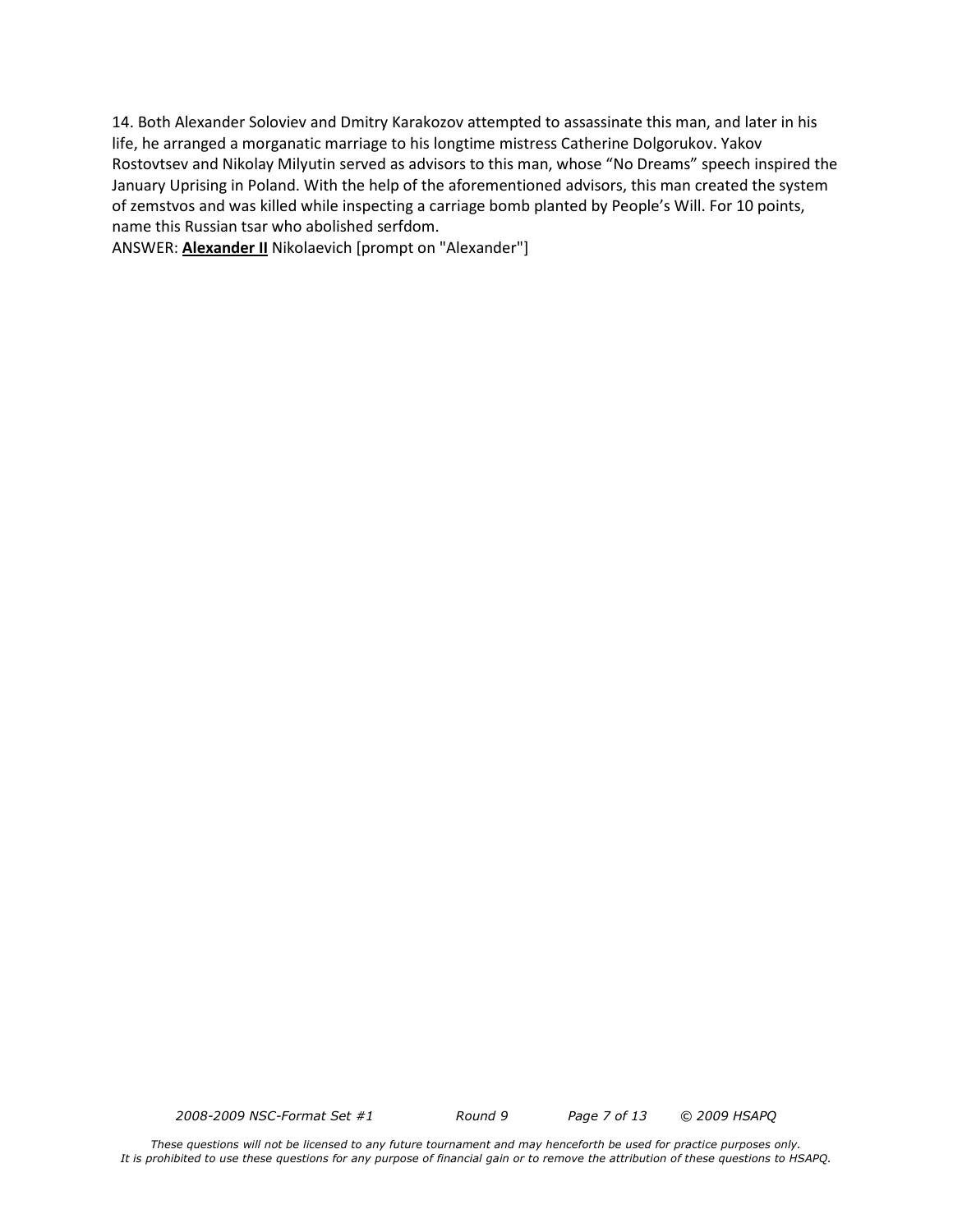# <del>A</del> HSAPC 2008-2009 NSC-Format Set #1

Category Quiz Bonuses

Round 9

# **Arts**

His paintings *The Sower* and *The Angelus* share the same theme as his best known work, which depicts three peasant women working in a field. For 15 points, name this member of the Barbizon School and painter of *The Gleaners*.

High School Academic Pyramid Questions

ANSWER: Jean-François **Millet**

# **Current Events**

In a 2002 election, this man paired images of Osama bin Laden and his opponent, Max Cleland, a Vietnam veteran and triple amputee. For 15 points, name this Republican who defeated Jim Martin in a run-off to remain a United States Senator from Georgia.

ANSWER: Saxby **Chambliss**

# **Geography**

Quechua for "Sentinel of Stone", this peak lies in the Mendoza province and was first ascended by Edward Fitzgerald and Matthias Zurbriggen. For 15 points, name this mountain that is the highest in Argentina and all of South America.

ANSWER: Mount **Aconcagua** [or Cerro **Aconcagua**]

# **History**

He came to power after winning a civil war over Clodius Albinus and Pescennius Niger, and he succeeded the unpopular Didius Julianus. For 15 points, name this African-born Roman Emperor who established a namesake dynasty through his son Caracalla.

ANSWER: Caesar Lucius **Septimius Severus** Pertinax Augustus [prompt on "Severus"]

# **Literature**

The title character of this poem "sighed for what was not" and "loved the Medici, Albeit he had never seen one." For 15 points, name this Edwin Arlington Robinson poem about a "child of scorn" who longs for the past.

ANSWER: "**Miniver Cheevy**"

# **Math Calculation**

For 15 points, determine the point of the local minimum of the curve  $y = 5x^2 + 20x + 8$ . ANSWER:  $\underline{(-2, -1)}$ **12)**

*2008-2009 NSC-Format Set #1 Round 9 Page 8 of 13 © 2009 HSAPQ*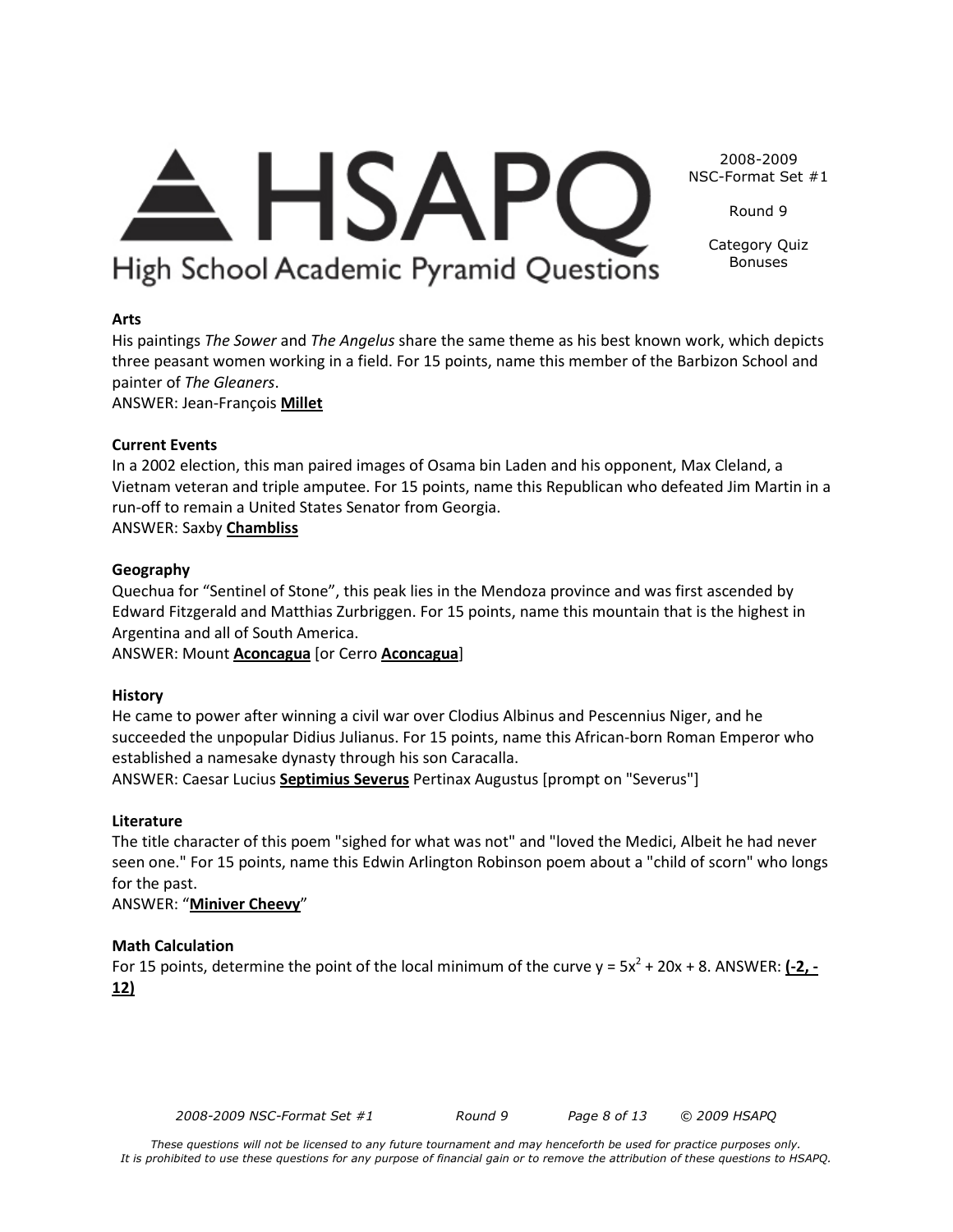#### **Philosophy**

In one work by this philosopher, a shipwrecked crew discovers the island of Bensalem, which is home of Solomon's House. For 15 points, name this English philosopher who urged that the induction method be applied to science, and wrote *The New Atlantis* in addition to *Novum Organum*. ANSWER: Francis **Bacon**

#### **Social Science**

He argued that the rise of corporations has disrupted competition among producers in *The New Industrial State*, though he is better known for a work which criticizes conventional wisdom. For 15 points, identify this author of *The Affluent Society*. ANSWER: John Kenneth **Galbraith**

*2008-2009 NSC-Format Set #1 Round 9 Page 9 of 13 © 2009 HSAPQ*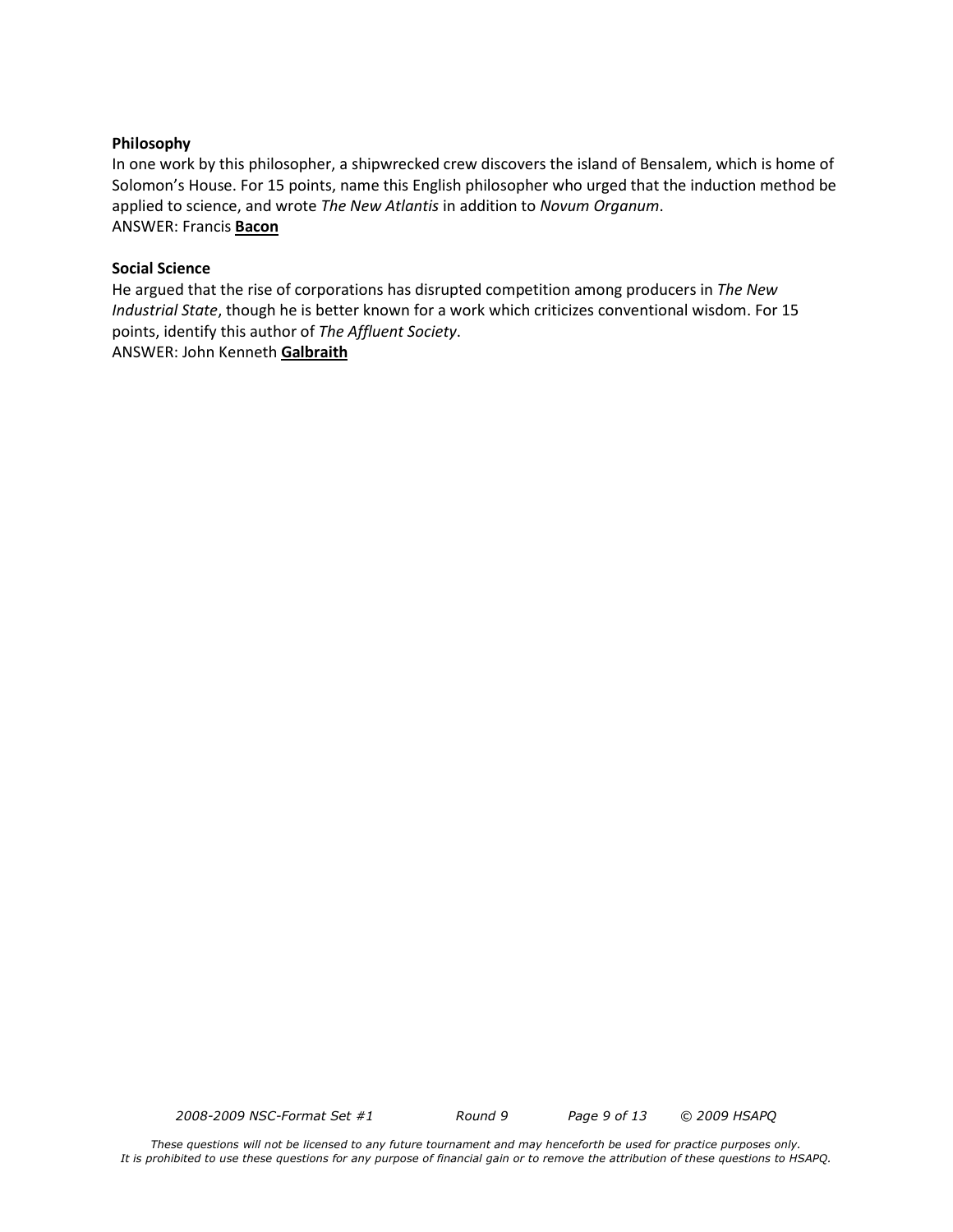2008-2009 NSC-Format Set #1

Round 9

Stretch Phase

# $\triangle$  HSAPC High School Academic Pyramid Questions

15. This country's anti-colonial movement was enraged by the deportation of a former king, Mutesa II, and its royalists later formed the King Alone Party. Since the 1980s, it has been led by such figures as Tito Okello and Yoweri Museveni, who face the Lord's Resistance Army. Milton Obote's first term here ended in a coup by the man who later expelled Asians and was impersonated during a 1976 raid in this country by Israeli commandos, who freed 103 hostages at Entebbe. For 10 points, name this African nation, once ruled by the cannibalistic Idi Amin.

ANSWER: Republic of **Uganda**

Answer the following about visual methods of survival, for 10 points each.

[10] Seasonal forms of it include the weasel's transformation into the white-coated ermine for the winter, but better known forms of it are pulled off with chromatophores by creatures like cuttlefish. ANSWER: **camouflage**

[10] Camouflage is generally executed to be invisible. In this technique, a harmless species imitates a dangerous one. An example is the burrowing owl, which nests in the ground and makes rattlesnake noises.

ANSWER: **Batesian** mimicry [prompt on **mimicry**]

[10] In this other form of mimicry, two dangerous species imitate each other, thus accelerating the rate at which a predator learns about warning signals.

ANSWER: **Müllerian** mimicry [prompt on **mimicry**]

16. One poem by this man concludes that "those purblind Doomsters had as readily strewn / Blisses about my pilgrimage as pain," and another describes hearing a bird's spontaneous song while leaning "upon a coppice gate." In addition to "Hap" and "The Darkling Thrush," this man wrote several novels, including one in which Damon Wildeve drowns while trying to save Eustacia Vye, the wife of Clym Yeobright. For 10 points, identify this author of *The Return of the Native*, in addition to *Jude the Obscure* and *Tess of the d'Urbervilles*.

# ANSWER: Thomas **Hardy**

Answer the following about some continental philosophers, for 10 points each.

[10] Isolation is a recurring theme in this philosophical movement subscribed to by Martin Heidegger, Albert Camus, and Jean Paul-Sartre, who wrote that it was "a Humanism".

# ANSWER: **existentialism** [accept word forms]

[10] This existential philosopher is also well known for laying the foundations of contemporary feminism with her work *The Second Sex* in addition to sleeping with Sartre.

# ANSWER: Simone de **Beauvoir**

[10] One commonly cited proto-existential work is this one featuring the Knight of Faith. It reinterprets the biblical story of the binding of Isaac and was written by Søren Kierkegaard.

# ANSWER: *Fear and Trembling* [or *Frygt og Bæven*]

*2008-2009 NSC-Format Set #1 Round 9 Page 10 of 13 © 2009 HSAPQ*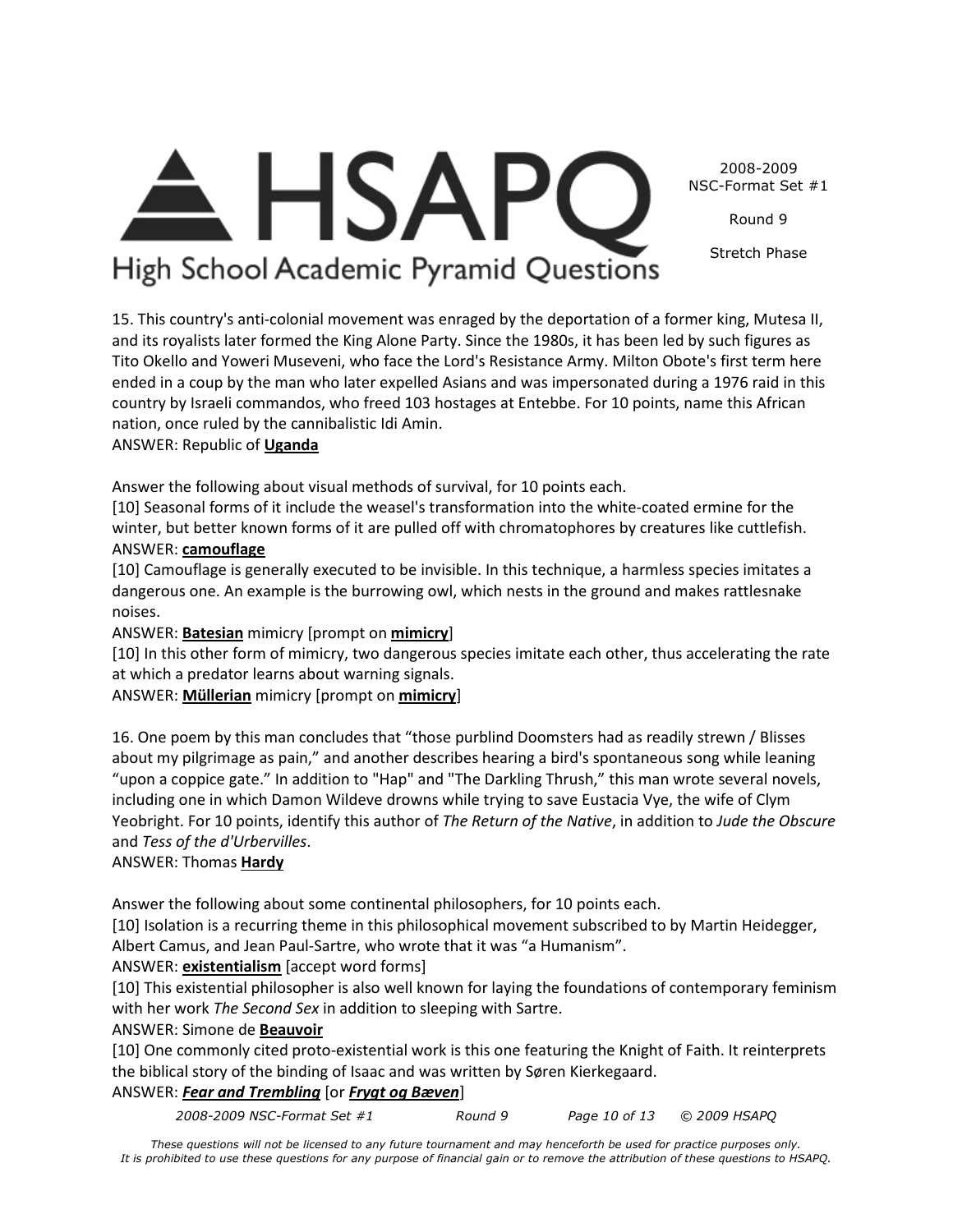17. Gyroscopic precession is also called this induced precession, and Poinsot's ellipsoid models another kind of precession called this-free. Deformation due to this creates a shearing stress and is called torsion. Equal to the product of the moment of inertia and the angular acceleration, it is also the time derivative of the angular momentum. For 10 points, identify this pseudo-vector quantity proportional to the cross product of the force applied and the lever arm, a rotational analogue of force. ANSWER: **torque**

Identify some things related to the Peloponnesian War, for 10 points each.

[10] The war pitted Athens against this militaristic city-state, which was ruled by ephors.

#### ANSWER: **Sparta**

[10] This man was exiled from Athens after the fall of Amphipolis, and he took advantage of all of his resulting free time to write his *History of the Peloponnesian War*.

# ANSWER: **Thucydides**

[10] This 405 BCE battle effectively decided the war when Lysander was able to capture almost all of the lightly guarded Athenian ships while the soldiers were ashore foraging.

# ANSWER: Battle of **Aegospotami**

18. Two of these are recorded on tape and one is performing live in *Different Trains* by Steve Reich. One of these in D major quotes the banned "Hej Slovane," and is by the composer of an "American" one inspired by Spillville, Iowa. Along with those by Dvorak, one of these by Schubert has a set of variations on the song "Death and the Maiden" in its second movement. Haydn wrote one that includes the theme "Deutschland Uber Alles" entitled *The Emperor*, and is credited with developing this form. For 10 points, name this ensemble that uses cello, viola, and two violins.

#### ANSWER: **string quartet**s

The protagonist of this novel tries to kill Madame de Renal after she exposes him to his benefactor. For 10 points each:

[10] Name this novel centering on Julien Sorel.

# ANSWER: The *Red and the Black* [or *Le Rouge et le Noir*]

[10] *The Red and the Black* is a work by this French author of *The Charterhouse of Parma*.

ANSWER: **Stendhal** [or Marie Henri **Beyle**]

[10] A literary character named Stendhal constructs working versions of death-traps described by Edgar Allen Poe in *The Martian Chronicles*, a work by this author of *Fahrenheit 451.* 

ANSWER: Ray Douglas **Bradbury**

19. The Flory-Huggins model can be used to derive this quantity. Differentiating this quantity with respect to volume yields pressure, while differentiating with respect to number of particles yields chemical potential, and differentiating with respect to temperature yields entropy. The two main types of this are defined as either the internal energy or enthalpy minus the product of temperature and entropy. For 10 points, name this thermodynamic quantity that denotes the amount of work available in a system and comes in Helmholtz and Gibbs varieties.

ANSWER: **free energy** [or **Gibbs free energy**; or **Helmholtz free energy**]

*2008-2009 NSC-Format Set #1 Round 9 Page 11 of 13 © 2009 HSAPQ*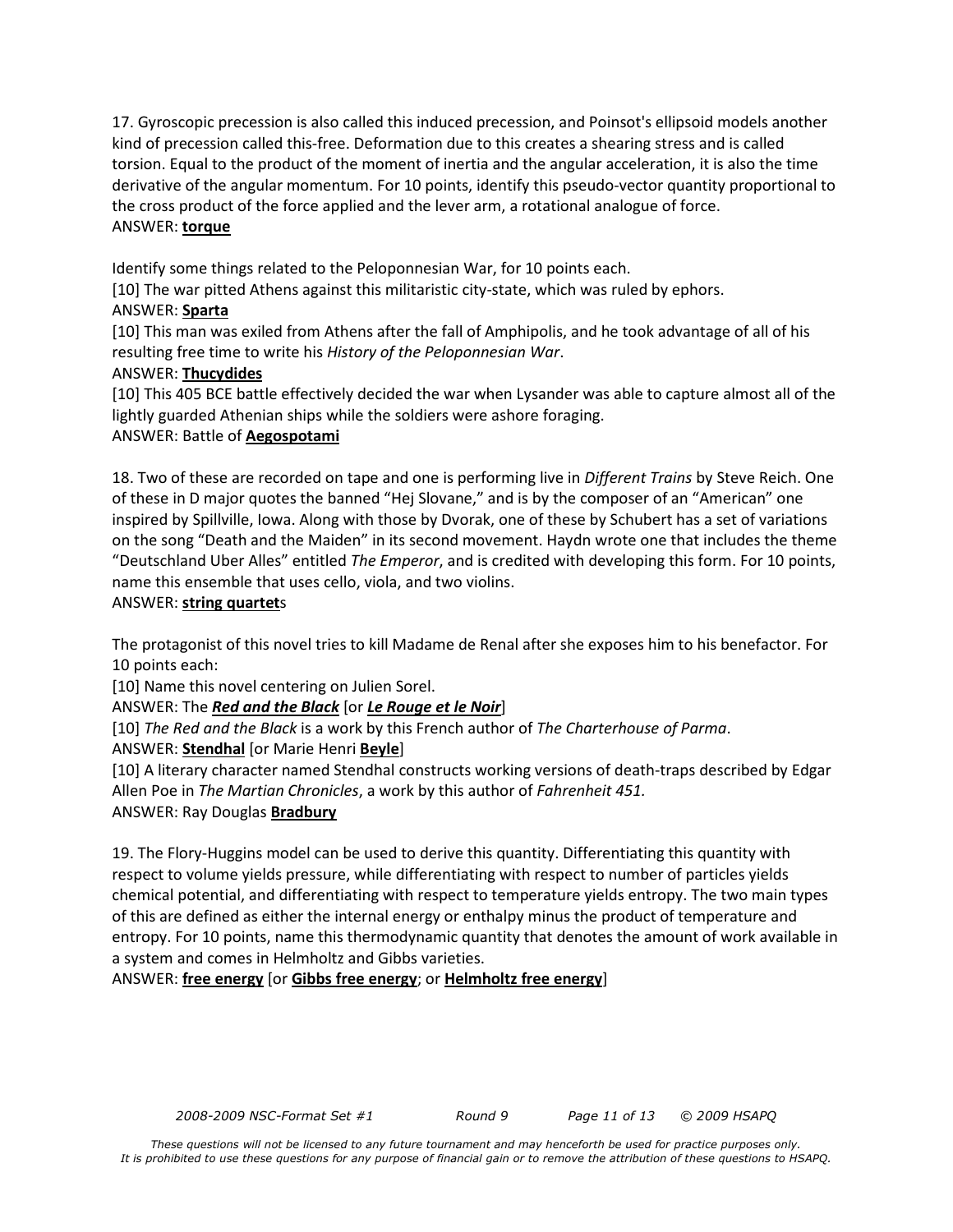Hazel Morse fails to kill herself in this author's short story "Big Blonde." For 10 points each:

[10] Name this author of "A Telephone Call," perhaps less known for fiction than for quotes about "girls who wear glasses" and throwing aside a book with great force.

# ANSWER: Dorothy **Parker**

[10] Along with such figures as George Kaufman and *New Yorker* editor Harold Ross, Parker was member of this literary circle that met at its namesake New York hotel.

#### ANSWER: the **Algonquin Round Table**

[10] This other Algonquin member wrote such novels as *Saratoga Trunk*, *Cimarron*, *Show Boat*, *Giant*and *So Big*.

#### ANSWER: Edna **Ferber**

20. One author from this country wrote the four-volume *Emigrants* series. Another penned *The Wonderful Adventure of Nils* and *Gosta Berlings saga*. This home of Vilhelm Moberg and Salma Lagerlof produced an author who wrote about the man freed at the crucifixion in *Barabbas* and also penned *The Dwarf*. This home country of Par Lagerkvist also produced a writer who wrote about Jacob Hummel and Arkenholz in *Ghost Sonata* and about the title wrist-slicer in *Miss Julie*. For 10 points, name this country, home to August Strindberg.

#### ANSWER: Kingdom of **Sweden**

Identify some phenomena from physics, for 10 points each.

[10] In this effect, when an observer and a light source move away from each other, the frequency observed is multiplied by a factor of the square root of one minus beta over the square root of one plus beta.

#### ANSWER: **Doppler** effect [or **Doppler** shift]

[10] In this effect, a massive, rotating body distorts space-time, causing light to appear to be moving faster when moving in the direction of rotation.

# ANSWER: **Lense-**Thirring effect [or **frame-dragging**]

[10] This thought experiment suggests that two individuals may be made dissimilar by allowing one to take a relativistic journey and having the other age normally.

#### ANSWER: **twin paradox**

21. The Christian sect named after this holiday is closely related to the Charismatic movement, and is split into Trinitarian and Oneness branches. Known in Judaism as Hag Shuvuot, this holiday stems from the Book of Acts, which claims that there was a "mighty rush of wind" and that the Apostles spoke in tongues on this day. An alternate name for this holiday stems from the white garments typically worn on it. For 10 points, name this holiday also known as Whitsunday, the fiftieth day after Easter. ANSWER: **Pentecost** [accept **Whitsunday** before "White;" prompt on it thereafter]